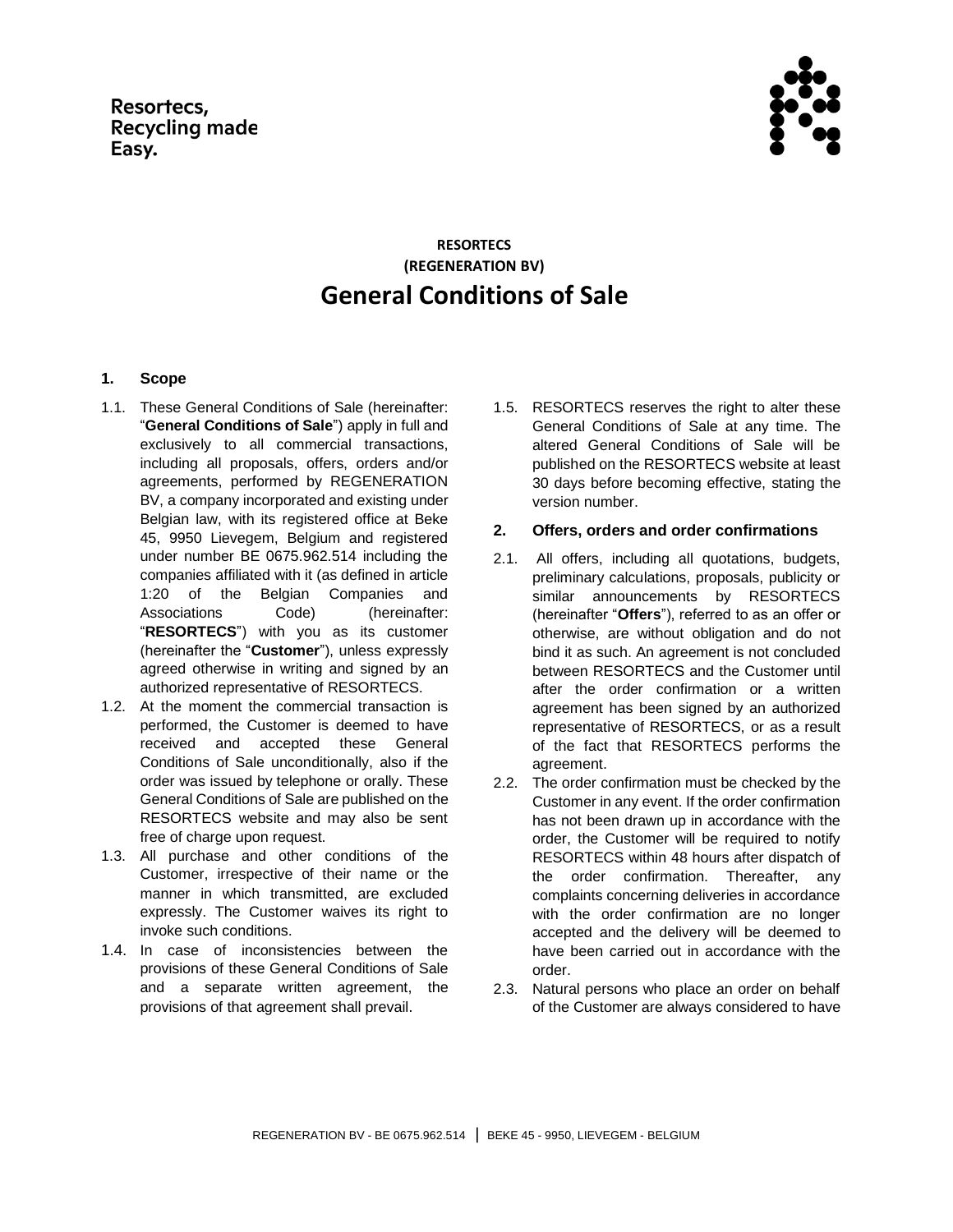

been sufficiently authorized by the Customer and warrants performance by the Customer.

- 2.4. In the event Offers are drawn up on the basis of information provided by or on behalf of the Customer, RESORTECS has the right at all times to assume the correctness and completeness of this information. If it later becomes clear that this information was incorrect or incomplete, RESORTECS will have the right among other things to unilaterally adjust the indicated prices without the Customer having the right to dissolve or terminate the agreement. The adjustment is charged without prior notification of the Customer.
- **3. Ownership and right of use concerning information provided during the precontractual phase**
- <span id="page-1-0"></span>3.1. All information provided by or on behalf of RESORTECS in or in connection with an Offer remains the property of RESORTECS and must be returned to RESORTECS immediately at its simple request.
- 3.2. The information referred to in article [3.1](#page-1-0) is confidential and exclusively intended to be used by the party that requested the information and to whom it was addressed with a view to the evaluation of a possible cooperation. Any other use as well as full or partial release or forwarding to third parties as well as the full or partial printing or reproduction of this information is prohibited unless and to the extent expressly agreed otherwise in writing in advance.

## **4. Delivery**

4.1. Unless expressly agreed otherwise in writing and signed by an authorized representative of RESORTECS, delivery will take place EXW (Ex Works), the factory where the order was produced, Incoterms® 2020.

- 4.2. The delivery terms stated by RESORTECS are merely indicative unless expressly agreed otherwise in writing. The Customer expressly forsakes the right to claim compensation, claim dissolution or transfer of possession, unless late delivery would be unreasonable with the exception of the cases referred to in article [13](#page-5-0) *[Impracticability of the assignment -](#page-5-0) force [majeure](#page-5-0).*
- <span id="page-1-1"></span>4.3. Without prejudice to article [8,](#page-3-0) the Customer accepts a difference of 10% above or below the quantity of goods ordered when compared to the quantity of goods delivered by RESORTECS, irrespective of whether this is confirmed in an order confirmation.
- 4.4. The partitions of partial deliveries will be issued in such a manner that RESORTECS is able to perform the contract.
- 4.5. The Customer is required upon receival the goods to immediately, inspect them and check the quantities within 24 hours after receipt, whereafter the quantities are deemed to have been delivered in accordance with the agreement.

## **5. Delivery and invoicing to third parties**

5.1. In deviation from the matters set out above, the Customer may request RESORTECS to deliver and invoice to a certain third party, including without limitation companies affiliated with the Customer (as defined in article 1:20 of the Belgian Companies and Associations Code) and its subcontractors. The relevant delivery and invoicing to this third party takes place in any event exclusively for the risk of the Customer, in which case the Customer is liable for all debts of that third party to RESORTECS that concern the performance of the agreement between RESORTECS and the Customer.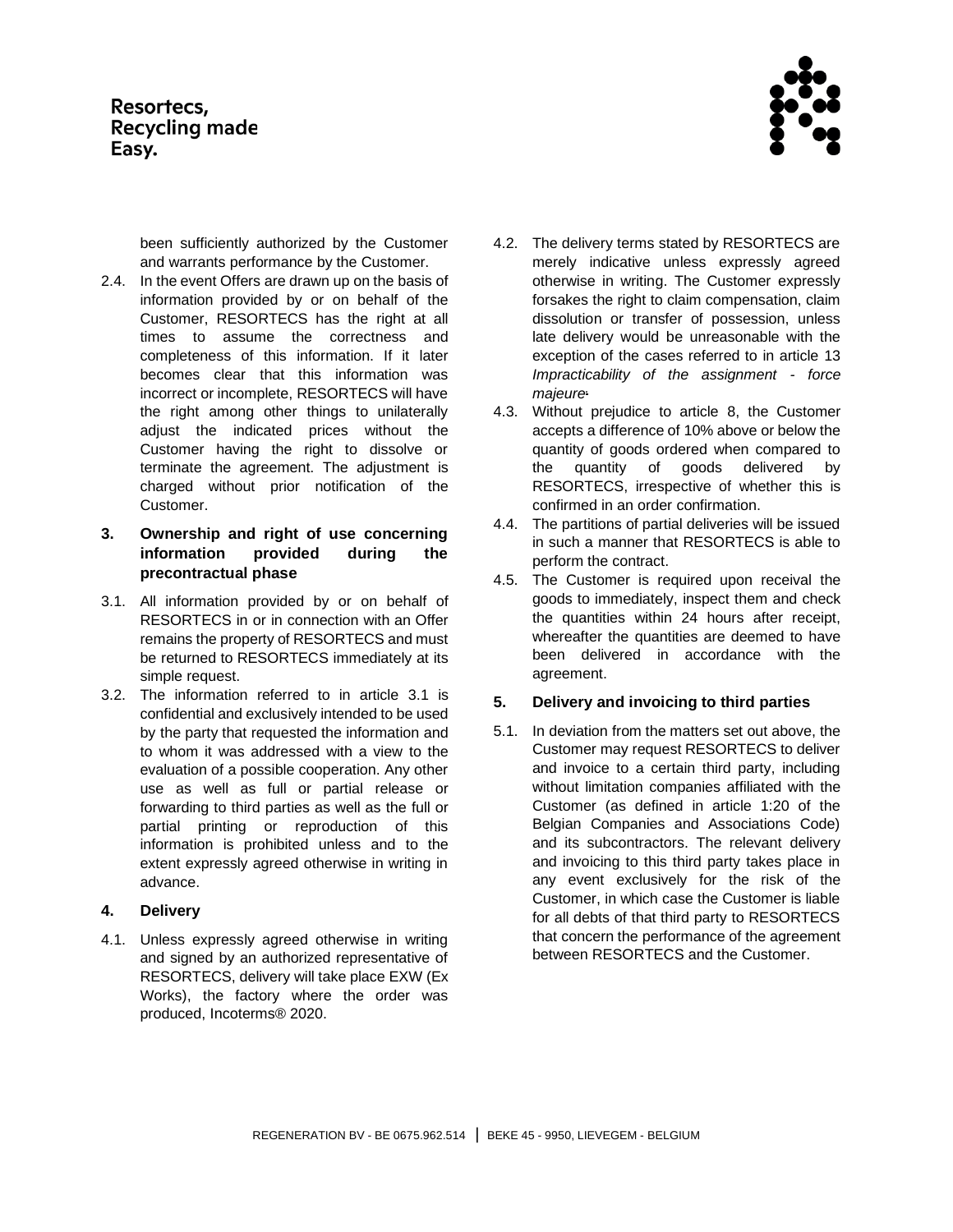

# **6. Complaints**

- 6.1. All complaints submitted by the Customer with respect to the goods must state the identification number and order number attached to the goods or their packaging. If the identification number is not stated, the complaint will be deemed to not have been received and does not in any way entitle to any suspension or interruption of relevant terms.
- 6.2. Complaints concerning any visible defects are only valid if they were submitted by the Customer in writing within 48 hours after receipt of the goods and the goods have not (i) undergone manipulation or (ii) been taken into use.
- 6.3. RESORTECS guarantees that the goods are free of hidden defects at the time of delivery. This guarantee is limited in any event to a period of 6 months after delivery. Defects that are discovered after delivery are assumed, subject to evidence to the contrary (to be delivered by the Customer), not to have existed at the moment of delivery and/or to be the result of incorrect manipulation by the Customer. Defects that are not reported to RESORTECS in writing within this six month period will irrevocably and irrefutably be deemed not to have existed at the time of delivery.
- 6.4. RESORTECS reserves the right to replace the defective goods as a result of which all further claims of the Customer lapse in case of both visible and invisible defects.
- 6.5. Returns can only take place with the written approval of RESORTECS and does not comprise an admission of fault or negligence on the part of RESORTECS. Goods must be sent back in their original packaging free from freight and costs, which shall be borne by the Customer.
- 6.6. With the exception of deceit and intentional error, RESORTECS is not liable for or obliged to compensate immaterial, indirect or

consequential losses, including without limitation lost profit, lost sales, lost income, production limitations, administrative and personnel expenses, an increase in the general costs, loss of customers, reputational damage or claims from third parties, and RESORTECS' contractual and non-contractual liability towards the Customer is in any event always limited to the amounts paid by Customer, excluding VAT and other taxes.

# **7. Deviations with respect to the goods themselves**

- 7.1. Deviations between on the one hand the goods delivered and on the other hand goods, samples, demonstration models, documentation or images that were delivered previously, including without limitation samples delivered to carry out pilot tests, cannot constitute a ground for rejection, discount, dissolution of the agreement or compensation if they are of minor importance, or if the goods delivered constitute an improvement.
- 7.2. Deviations between on the one hand the goods delivered and on the other hand the original design, drawing, copy or model cannot constitute a ground for rejection, discount, dissolution of the agreement or compensation if they are of minor importance, or if the goods delivered constitute an improvement.
- 7.3. When assessing the question whether deviations should be considered minor when compared to the total of the work, a representative random sample from the goods delivered and goods, samples, demonstration models, documentation or images that were delivered previously is taken into account.
- 7.4. Deviations that have no or a subordinate influence on the value in use of the goods taking all circumstances into consideration, are always considered to be deviations of minor importance.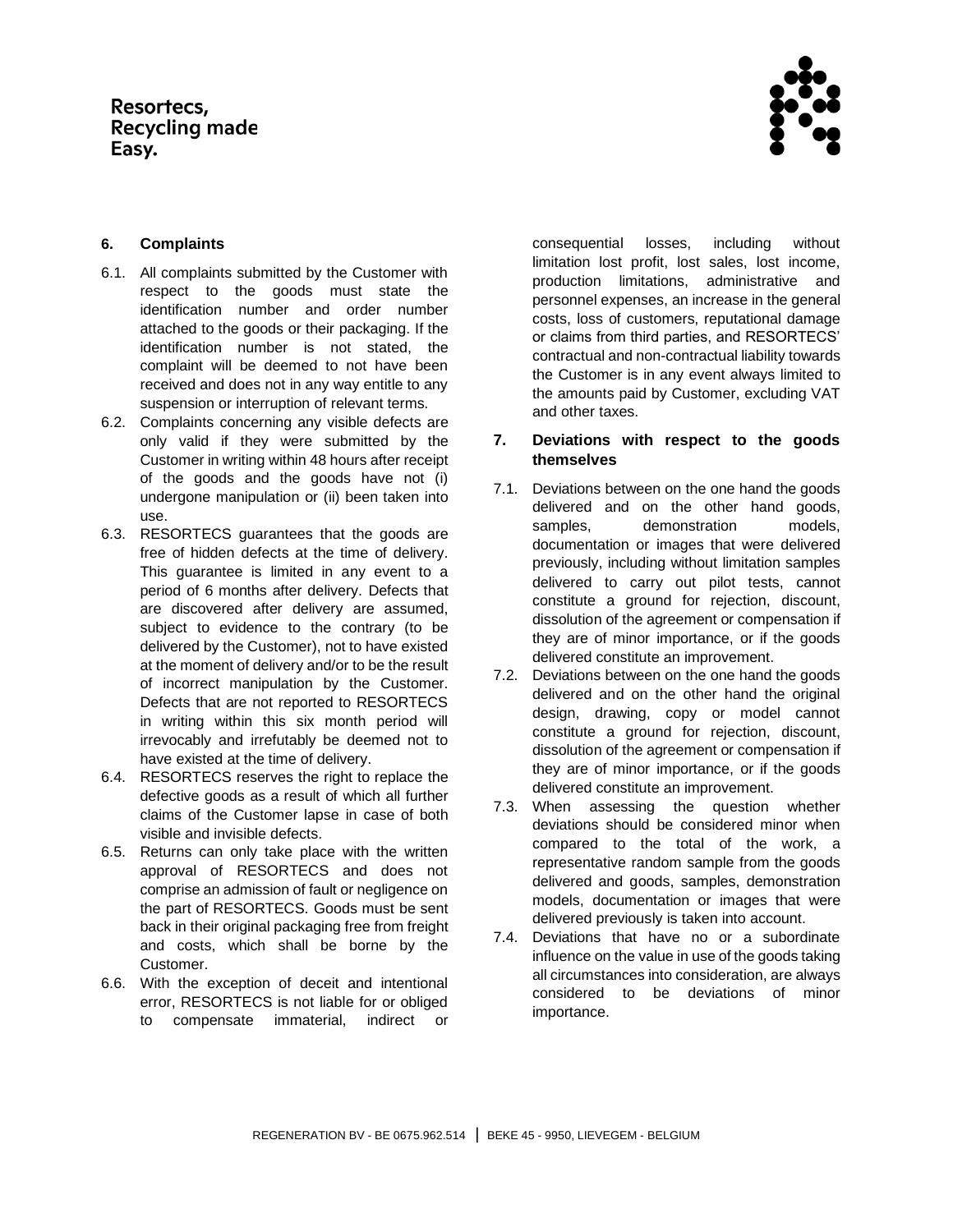7.5. Deviations in the colour of the goods delivered by RESORTECS are always considered to be deviations of minor importance if the Customer did not indicate exact colour codes in writing together with its order.

# <span id="page-3-0"></span>**8. Tolerances**

8.1. Without prejudice to article [4.3,](#page-1-1) the Customer accepts the following tolerances as regards the goods delivered: a tolerance of 1% concerning the length of the thread per unit of the goods that were delivered and invoiced. This tolerance is not considered to be a defect on the part of RESORTECS and cannot be set off or charged.

# **9. Packaging**

- 9.1. If RESORTECS considers such necessary, the goods will be packaged by RESORTECS in accordance with the practices generally applied within the sector, unless RESORTECS has explicitly agreed to specific requirements concerning the required packaging units, the required characteristics or the nature of the packaging, and the Customer has provided information concerning the requested packaging and handling methods of the packaged goods.
- 9.2. RESORTECS reserves the right to charge the Customer a deposit per item of returnpackaging delivered.
- 9.3. When returning the return-packaging, the Customer receives a credit note concerning the packaging charged while deducting any costs resulting from damage.

## **10. Payment/Price**

10.1. Unless stated otherwise in writing, all prices are exclusive of VAT and all other taxes, charges and/or levies. These taxes, charges and/or levies that concern the goods delivered or the transport thereof are fully for the account of the Customer.

- 10.2. The overall price of threads consists of (i) a "thread fee" ("**Thread Fee**") and (ii) a "circularity fee" ("**Circularity Fee**"), both of which shall be equally subject to this article.
- 10.3. The Thread Fee constitutes the fee for the production, distribution and sale of the goods purchased. The Circularity Fee constitutes the fee for the licenses granted in articles 15.2- [15.3.](#page-6-0)
- 10.4. The Thread Fee and the Circularity Fee are jointly and severally linked and collectively constitute the entire purchase price. Unless otherwise agreed by RESORTECS, they may not be separated, charged or paid separately.
- 10.5. Half the total sum payable under an invoice will become payable within five (5) business days of receiving an order confirmation of RESORTECS.
- 10.6. RESORTECS expressly reserves the right to increase the price agreed with the Customer if during the term of the agreement one or more costs undergo an increase (including without limitation the prices of freight, insurance rates, production costs, currency fluctuations, prices of raw materials, energy prices and wage costs), irrespective of the cause of this increase.
- 10.7. The invoices are payable NET 30 days as of the invoice data, via wire transfer, without deductions, to RESORTECS' bank account and in the currency stated on the invoice, unless other payment conditions were agreed expressly in writing between the Customer and RESORTECS. Any banking costs or other costs related to the payment, including without limitation the cost of currency exchanges will be borne by the Customer.
- 10.8. As from the due date, default interest will be due on the invoice by operation of law and without notice of default, which interest will be equal to the statutory interest rate as determined in article 5 of the Belgian act of 2 August 2002 plus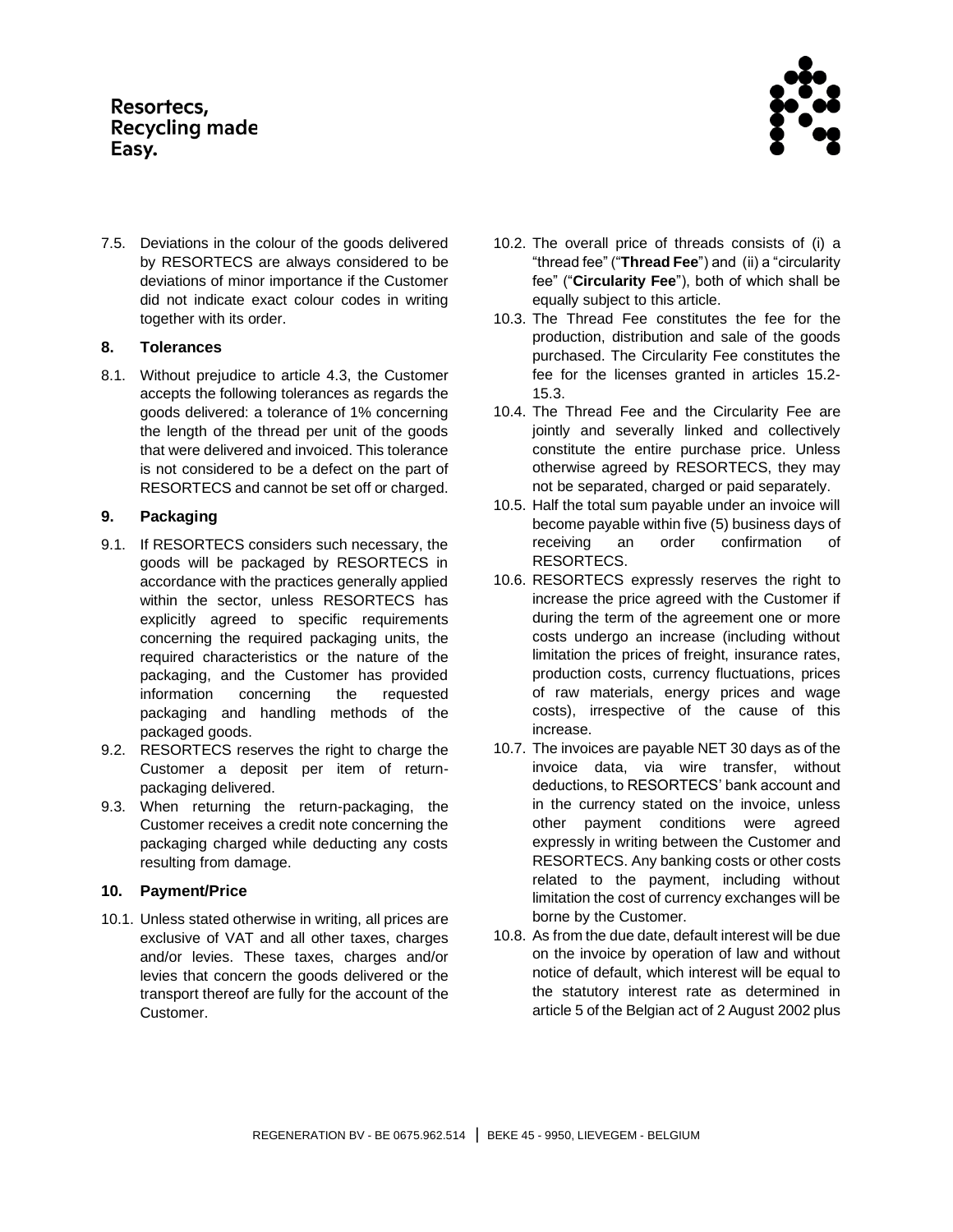

6 percentage points. Additionally a flat rate indemnity of 10% of the price of the Order is due, with a minimum of €500,00, which shall be payable automatically and without notice, notwithstanding RESORTECS' right to prove and claim its real damages. RESORTECS has the right at all times to claim back from the Customer the collection costs that have become payable as a result of late payment by the Customer.

- 10.9. In case of non-payment of an invoice on the due date, all claims against the Customer that have not become due, irrespective of the agreement to which they pertain, become immediately due and payable automatically and without notice of default. If instalments were given or bills of exchange were signed, either in this agreement or in another agreement, all payable amounts of any agreement whatsoever, will automatically be due and payable immediately and without notice of default if one instalment was not paid or if one bill of exchange was not paid on the due date.
- 10.10. Bills of exchange or securities that were accepted do not result in a breach of these General Conditions of Sale nor result in novation of the debt.
- 10.11. The invoice date applies as delivery date subject to evidence to the contrary to be delivered by the Customer.
- 10.12. If the Customer fails to comply with its obligations, RESORTECS reserves the right to suspend or cancel each performance of an order or all deliveries, also in the event a fixed delivery time has been agreed, without losing the right to payment and without prejudice to the higher stipulated compensation and default interest. Such suspension or dissolution takes place automatically and without notice of default and will be notified to the Customer by means of a letter. Any advance payments remain property of RESORTECS.

10.13. Complaints about invoices must be notified to RESORTECS in writing within 8 days after receipt of the invoice after which the invoice will irrefutably and irrevocably be deemed accepted by the Customer.

# **11. Guarantees**

- 11.1. RESORTECS always has the right, before starting performance of the order or before delivery or continuing the delivery or the performance of the order, to demand a full advance payment, a financial escrow of the full payment or another form of security that is sufficient in the opinion of RESORTECS for compliance with the Customer's payment obligations. Refusal on the part of the Customer to pay the advance payment that has been requested or to provide the security that has been demanded entitles RESORTECS to suspend or dissolve the agreement, without prejudice to RESORTECS' right to claim for compensation of costs and lost profit. Such dissolution takes place automatically and without notice of default and will be notified to the Customer by means of a letter. Any advance payments remain the property of RESORTECS.
- 11.2. The Customer must provide to RESORTECS the Bill Of Materials ('BOM') and the technical data sheets of each component of the product on which RESORTECS threads or other assembly products will be used. This is a requirement to guarantee material compatibility between the Customers' textile products and RESORTECS' assembly products and disassembly processes. Upon approval of the BOM by RESORTECS, the Customer will be able to proceed purchasing RESORTECS products. The Customer is liable for the correctness and completeness of the BOM and RESORTECS has the right to claim any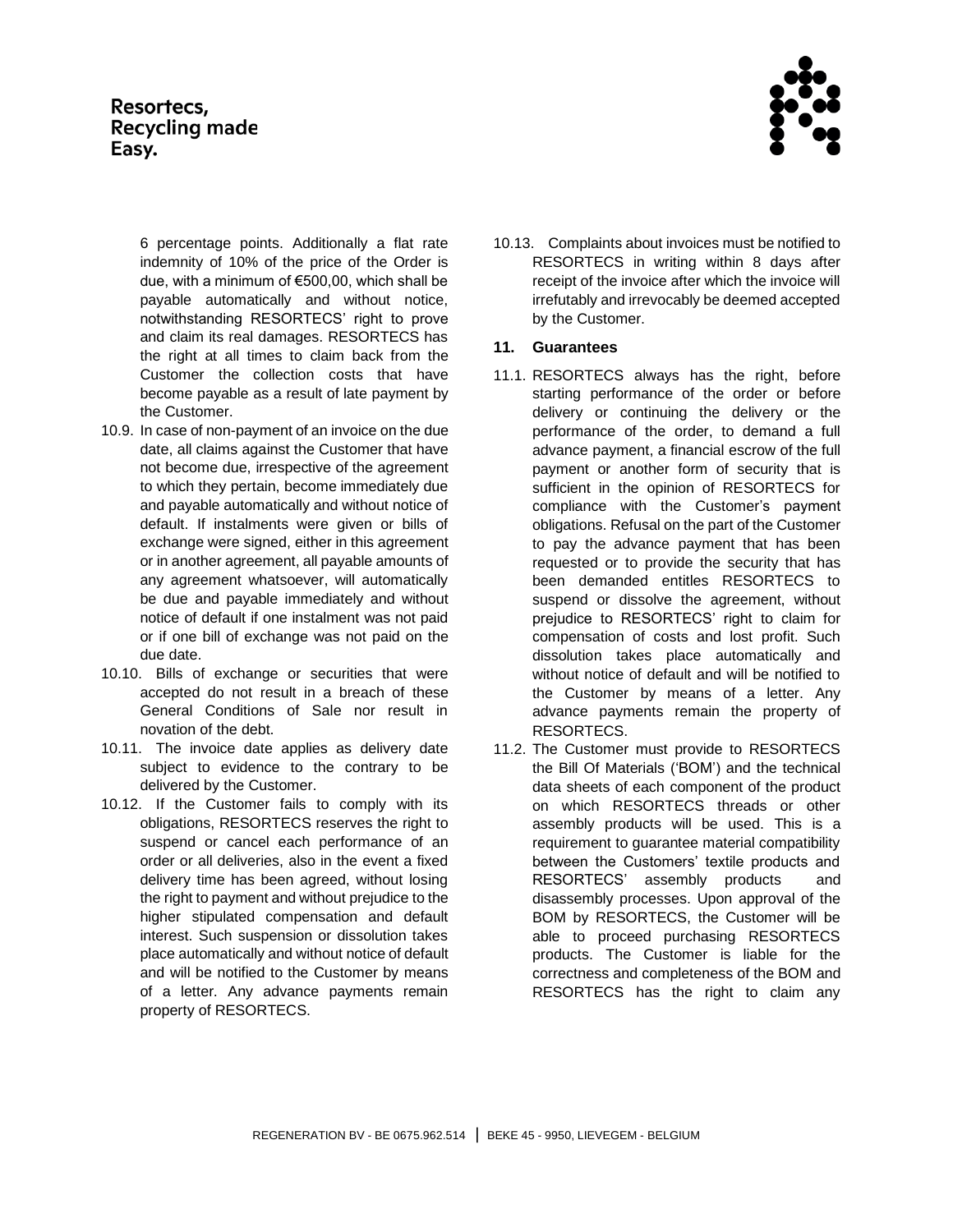> damages that may occur during disassembly due to BOM misinformation.

### **12. Retention of title**

- 12.1. The ownership of the delivered goods shall only be transferred to Customer upon performance by Customer of all its obligations under an agreement, including without limitation, the payment of the price of the order, and where applicable any costs, interests and damages. Notwithstanding the foregoing, Customer shall bear the risk of the loss or destruction of the delivered goods from the moment of delivery, in accordance with article 4.
- 12.2. Until the moment of transfer of ownership in accordance with article 4, Customer shall (i) be prohibited to sell, use as payment, pawn or use as collateral the delivered goods; and (ii) clearly and visibly mark that the goods remain the sole property of RESORTECS; and (iii) notify RESORTECS immediately via registered letter and with copy-email to [accounting@resortecs.com](mailto:accounting@resortecs.com) when a third party seizes the delivered Product.
- 12.3. Customer shall take all due care in relation to the delivered goods still under ownership of RESORTECS and store these in an adequate manner in accordance with the highest safety and security standards and requirements common in the sector and maintain their pristine condition. In case the delivered goods still under ownership of RESORTECS are stored at a third party's premises, Customer shall notify RESORTECS via email to [accounting@resortecs.com](mailto:accounting@resortecs.com) and shall disclose the identity of the owner of the storage space at RESORTECS simple request. Customer shall close and/or maintain an insurance policy that insures the delivered goods still under ownership of RESORTECS against all risks common in the sector.

# <span id="page-5-0"></span>**13. Impracticability of the assignment - force majeure**

- 13.1. RESORTECS is not liable for a failure to perform any of their obligations under an agreement in case the performance of the obligation has become impossible due to an impediment beyond its control that it could not reasonably be expected to have taken into account at the time of the conclusion of the contract or to have avoided or overcome it or its consequences ("**Force Majeure**"). The performance of the agreement will be suspended for the duration of the Force Majeure.
- 13.2. In case RESORTECS' performance has become impossible due to Force Majeure, it will notify the Customer without undue delay and in any case within a reasonable time of the Force Majeure and its impact on RESORTECS' ability to perform.
- 13.3. RESORTECS will notify the Customer when the Force Majeure has ended, in which case the parties will resume performance of the agreement.
- 13.4. Either party shall have the right to terminate an agreement of which the performance is hindered by Force Majeure via registered letter effective immediately (i) when Force Majeure has rendered performance permanently impossible; (ii) when the Force Majeure has lasted for longer than one (1) year; (iii) when the duration of the agreement would have ended if Force Majeure had not occurred.
- 13.5. The Customer's obligation towards RESORTECS comprises a payment obligation, which means that Force Majeure on the part of the Customer is excluded expressly.

## **14. Suspension and dissolution**

14.1. If the Customer fails to comply with one of its obligations (including payment), RESORTECS will have the right to dissolve the agreement,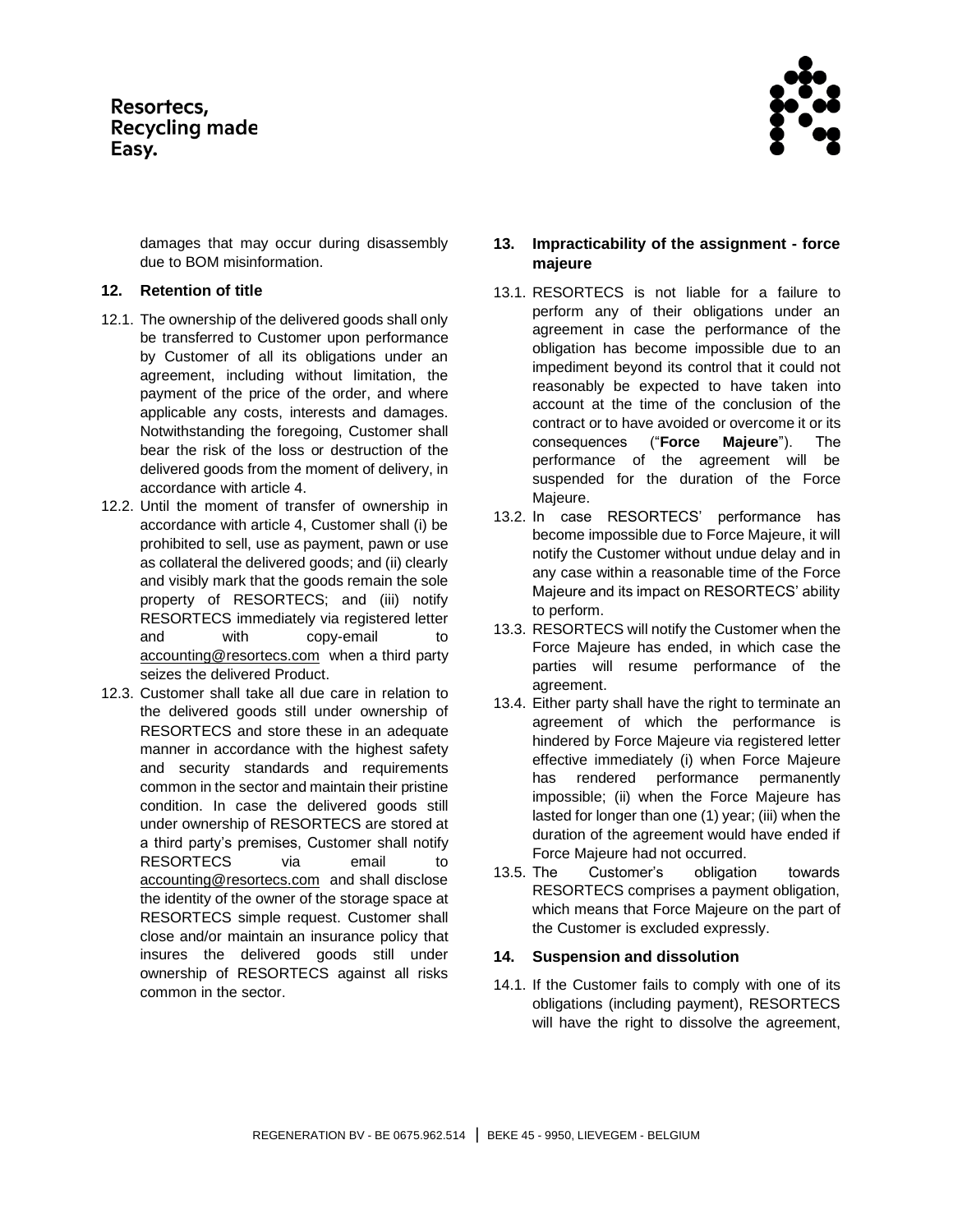

take back the goods for an amount of the payment that has fallen due, and thereafter sell the goods again. To this end the Customer authorizes RESORTECS and its employees, authorized representatives and agents irrevocably to enter all of the Customer's sites and buildings, with or without vehicles, during normal business hours; this authorisation will continue to apply despite the termination of the contract for any reason whatsoever and does not prejudice RESORTECS' other rights.

14.2. The parties have agreed that in case of dissolution of the agreement on the basis of Customer's fault or negligence, the compensation is fixed at 30% of the unpaid invoiced/attributed value, unless a higher loss can be proven.

## **15. Intellectual property**

- 15.1. All intellectual and industrial property rights, including all patents, rights to inventions, copyrights and neighbouring rights, trademarks, trade names, domain names, rights to models and drawings, rights to computer software, database rights, rights to confidential information (including knowhow and trade secrets) and all other intellectual property rights, both registered and unregistered including all applications (or rights to apply for) and renewals or extensions, of such rights and all similar or equivalent rights or forms of protection that exist now or in the future anywhere in the world (hereinafter referred to as "Intellectual Property Rights") concerning all goods produced by or on behalf of RESORTECS remain the exclusive property of RESORTECS and continue to vest in RESORTECS. No rights are granted to the Intellectual Property Rights except for those explicitly stated in these General Conditions of Sale.
- <span id="page-6-1"></span>15.2. RESORTECS grants the Customer a nonexclusive, non-sublicensable and nontransferable temporary license to RESORTECS' proprietary method that includes the making, the use and the disassembly of textile products with hot fusing and dissolvable stitching threads; and that raises the efficiency of repair and recycling, which includes patent application WO2019175766 - TEXTILE ARTICLE AND METHOD FOR THE PRODUCTION AND DISASSEMBLY OF A TEXTILE ARTICLE. This license solely grants the Customer the right to use the delivered goods in the production of textile products and is limited to the country where Customer usually produces its textile products. This license also grants Customer the right to sell, offer for sale and process the textile products produced with the delivered goods. The license in article 15.2 is limited to the use of the specific delivered goods for which a Circularity Fee has been paid. It shall terminate upon the later of (i) 5 years after the delivery of the purchased goods or (ii) the full use of the threat in a textile product. The above license does not cover the disassembly, reuse or recycling of threads in new textile products.
- <span id="page-6-0"></span>15.3. RESORTECS grants Customer a nonexclusive, non-sublicensable and nontransferable temporary license to RESORTECS's tradenames and trademarks (when registered) to mark all textile products created using the delivered goods with the following phrase: "This product is made with RESORTECS® sewing thread and can therefore easily be taken apart for recycling.®" in clear and readable lettering. This license is limited to the country where Customer usually produces its textile products. This license also grants Customer the right to sell, offer for sale and process the textile products produced with the delivered goods that have been marked with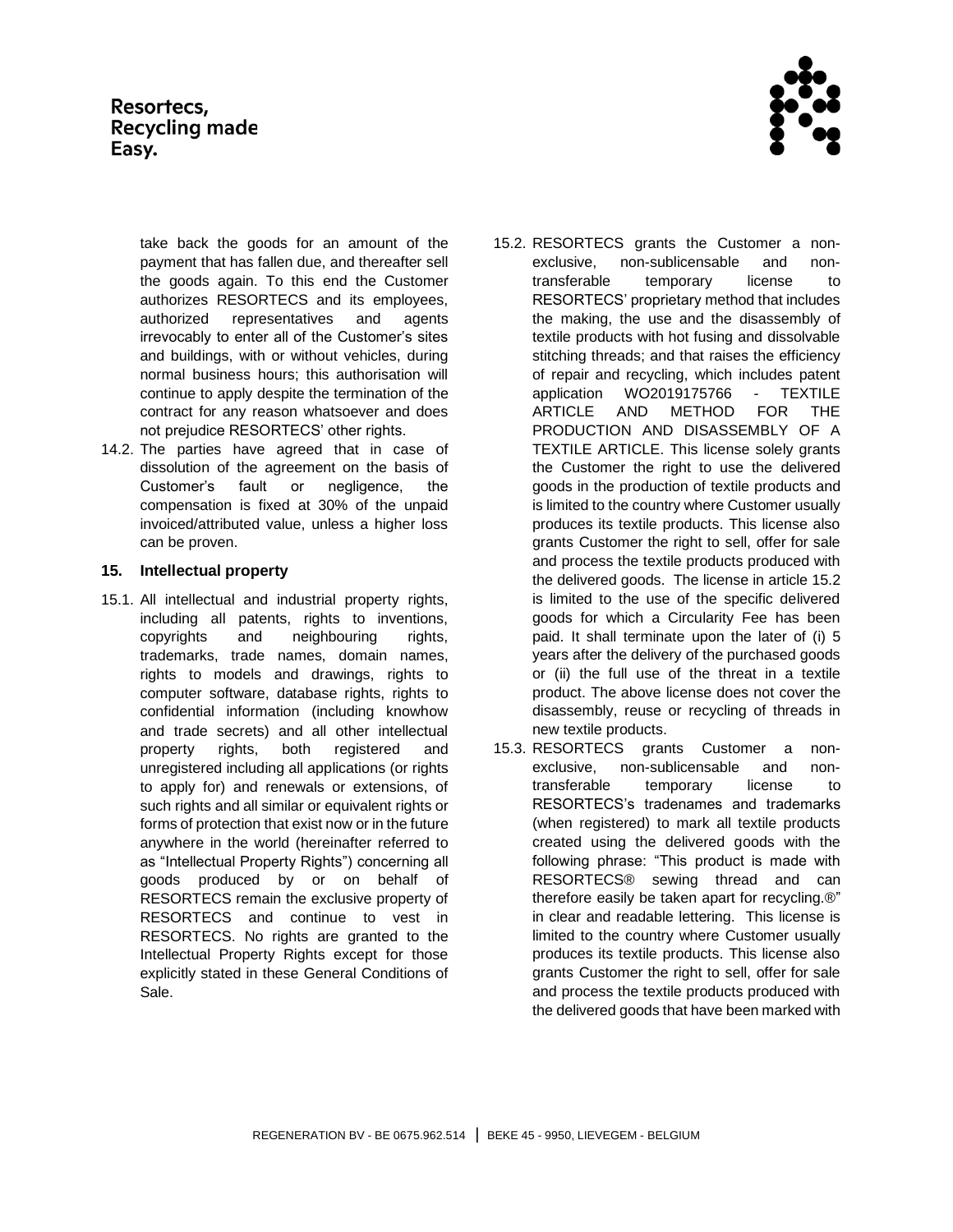aforementioned phrase in any jurisdiction where RESORTECS enjoys trademark, tradename or a similar protection.

- 15.4. The remuneration of the licenses granted in articles [15.2](#page-6-1)[-15.3](#page-6-0) to RESORTECS' Intellectual Property Rights will be included in the Circularity fee as stipulated in article 10.2.
- 15.5. With the exception of intentional errors, RESORTECS does not guarantee that the use and commercialization of the good does not infringe the intellectual property rights of third parties. The Customer bears the exclusive risk of the use and exploitation of the goods and accept that it is his sole responsibility to verify that no third parties hold any rights that may prevent Customer from, introducing, importing, processing, offer for sale and/or selling the textile products made with the delivered goods and/or attributed to RESORTECS in any jurisdiction.
- 15.6. RESORTECS warrants and represents that it will make reasonable efforts to maintain the Intellectual Property Rights licensed in articles [15.2](#page-6-1)[-15.3,](#page-6-0) however RESORTECS has the sole and discretionary right to forego any Intellectual Property Right and registration thereof when maintaining such no longer seems commercially viable or otherwise has become undesirable or onerous for RESORTECS in its own opinion. The Customer does not have any right of recourse there against and shall not have any right to claim any damages when RESORTECS opts to make use of its discretionary right to forego such Intellectual Property Rights or registration.
- 15.7. Customer warrants and represents that he will attribute the creation of any products with the delivered goods to the use of the technology and product of RESORTECS in accordance with the RESORTECS Brand Book.
- 15.8. The Customer shall, within the limits of the licenses granted to it in Article 15.2 and 15.3,

assist and cooperate in the registration, maintenance and conservation of RESORTECS' Intellectual Property Rights. The Customer shall immediately notify RESORTECS of any infringement of which it becomes or should be aware.

## **16. Advice, designs and materials**

- 16.1. Information and advice provided by RESORTECS, more in particular but without being limited thereto, in the area of materials, colors, manufacturing methods or design are merely general in nature and without obligation.
- 16.2. RESORTECS does not accept responsibility for a design elaborated by or on behalf of the Customer, nor for any advice in connection with such designs. The Customer is solely responsible for any and all products created using the delivered goods and their functional suitability. Functional suitability is defined as the suitability of the material or format for the purpose for which it is intended according to the Customer's design.

## **17. Indemnification**

17.1. The Customer will indemnify and hold RESORTECS and its respective officers, directors, employees, agents, affiliates and (sub)contractors harmless from and against any and all claims, losses, costs, damage and expenses (including reasonable defense costs and other mutually agreed legal fees) which they may bear or incur as a result of any claim relating to, arising out of or in connection with (i) the Customer's breach or the breach of its respective officers', employees', agents', affiliates' or (sub)contractor's obligations under or in execution of its agreement with RESORTECS, (ii) its negligence or tort (iii) its representations or statements not specifically authorized by RESORTECS under the applicable agreement or otherwise authorized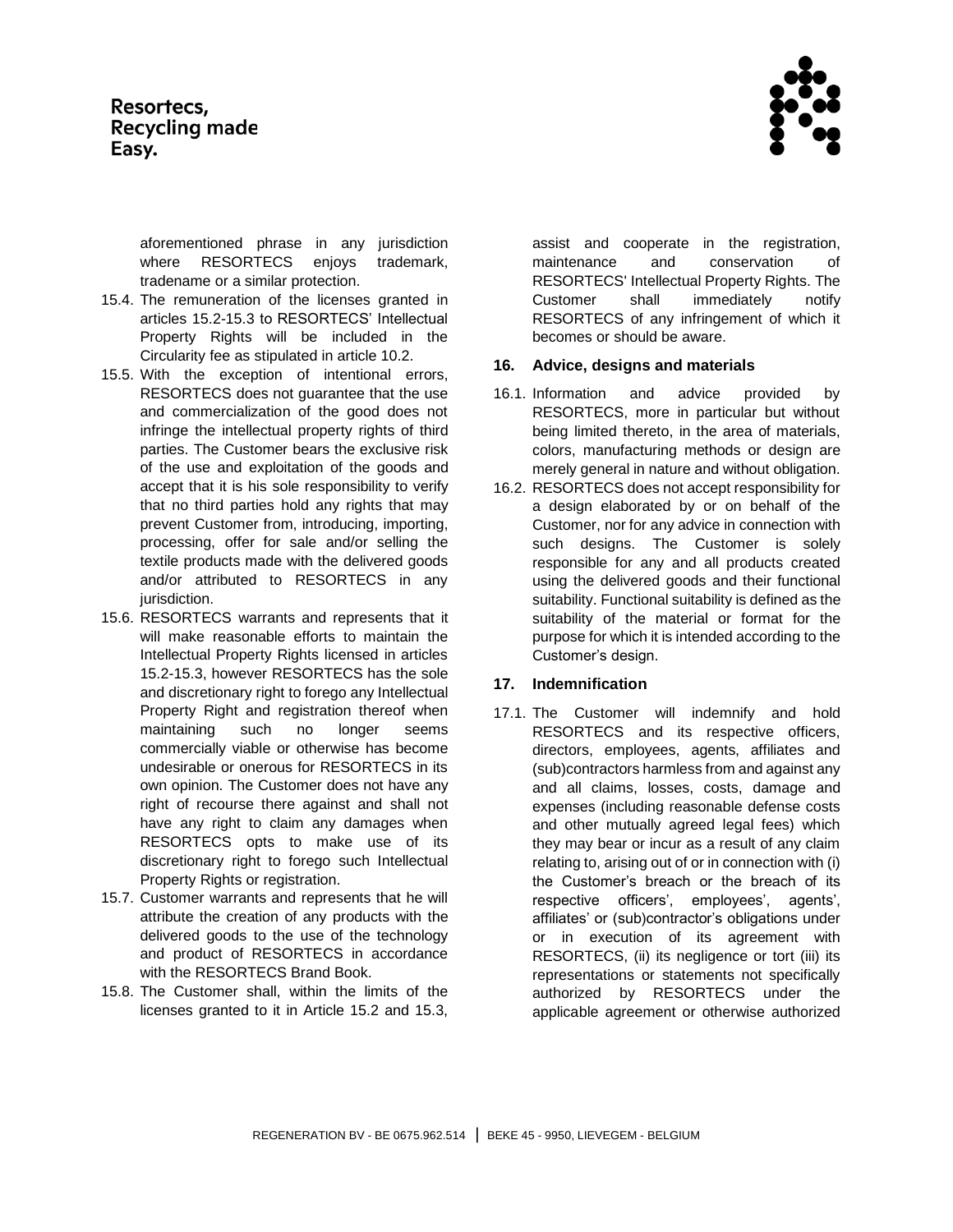in writing, (iv) claims by any of the Customer's officers, directors, (sub)contractors, affiliates, agents or employees, (v) Customer's violation of any applicable law, regulation or order, or (vi) any other intentional act or omission Customer or any of its officers, directors, employees, agents, Affiliates or (sub)contractors committed.

- 17.2. In case RESORTECS intends to demand the Customer, to fulfill its obligation under this article, it shall provide reasonable notice of the claim to allow the Customer to defend itself. RESORTECS can pursue or settle claims itself, and can hold Customer solely liable for any costs incurred as a result of such proceedings (including reasonable defense fees), if the Customer fails to fulfill its obligations under this article after timely notification.
- 17.3. In case the Customer is called upon to indemnify or hold harmless RESORTECS or its respective officers, directors, employees, agents, affiliates and (sub)contractors, the Customer shall have the right to take the lead in the defense and to reasonably settle any claims.

## **18. Confidentiality**

18.1. "Confidential Information" means all information including trade secrets, business, financial, contractual, marketing and/or technical information, including without limitation the contents of any agreement between RESORTECS and the Customer, in whatever form embodied, which has been or may be provided, or to which access is provided, regardless whether prior to or during this Agreement, by either party or its affiliates ("Discloser") to the other party or its affiliates ("Recipient") and which (i) is marked in writing or in equivalent form as confidential, proprietary, or other similar marking at the time of disclosure, (ii) when provided verbally or

visually, is identified as confidential, proprietary or similarly at the time of disclosure and subsequently confirmed in writing to the Recipient within ten (10) calendar days of such disclosure, or (iii) should reasonably be considered as confidential given its nature or the circumstances pertaining to its provision. In any case the existence of any negotiations, discussions or pre-agreement between the parties shall be considered Confidential Information.

- 18.2. Parties agree that all Confidential Information is proprietary to Discloser and Recipient does not receive any rights thereto, unless specifically otherwise agreed between the parties.
- 18.3. Unless otherwise specifically agreed to in writing by the Discloser, the Recipient warrants and agrees to hold the Discloser's Confidential Information confidential and to protect and safeguard the Discloser's Confidential against any unauthorized use or disclosure using the same degree of care as Recipient accords to its own Confidential Information, but in no case less than reasonable care.
- 18.4. Recipient shall not use or disclose, make accessible, publish, transfer, disseminate or provide in any way, whether directly or indirectly, Discloser's Confidential information, unless in accordance with an agreement between Discloser and Recipient and only when strictly necessary for the performance of that agreement ("Purpose").
- 18.5. Parties warrant and represent that they shall not, nor instruct or permit any third party to, decompile, disassemble, reverse engineer or attempt to reconstruct, identify or discover any source code, underlying ideas, techniques, formulas or algorithms in Confidential Information by any means whatsoever, except as may be specifically authorized in advance by Discloser in writing.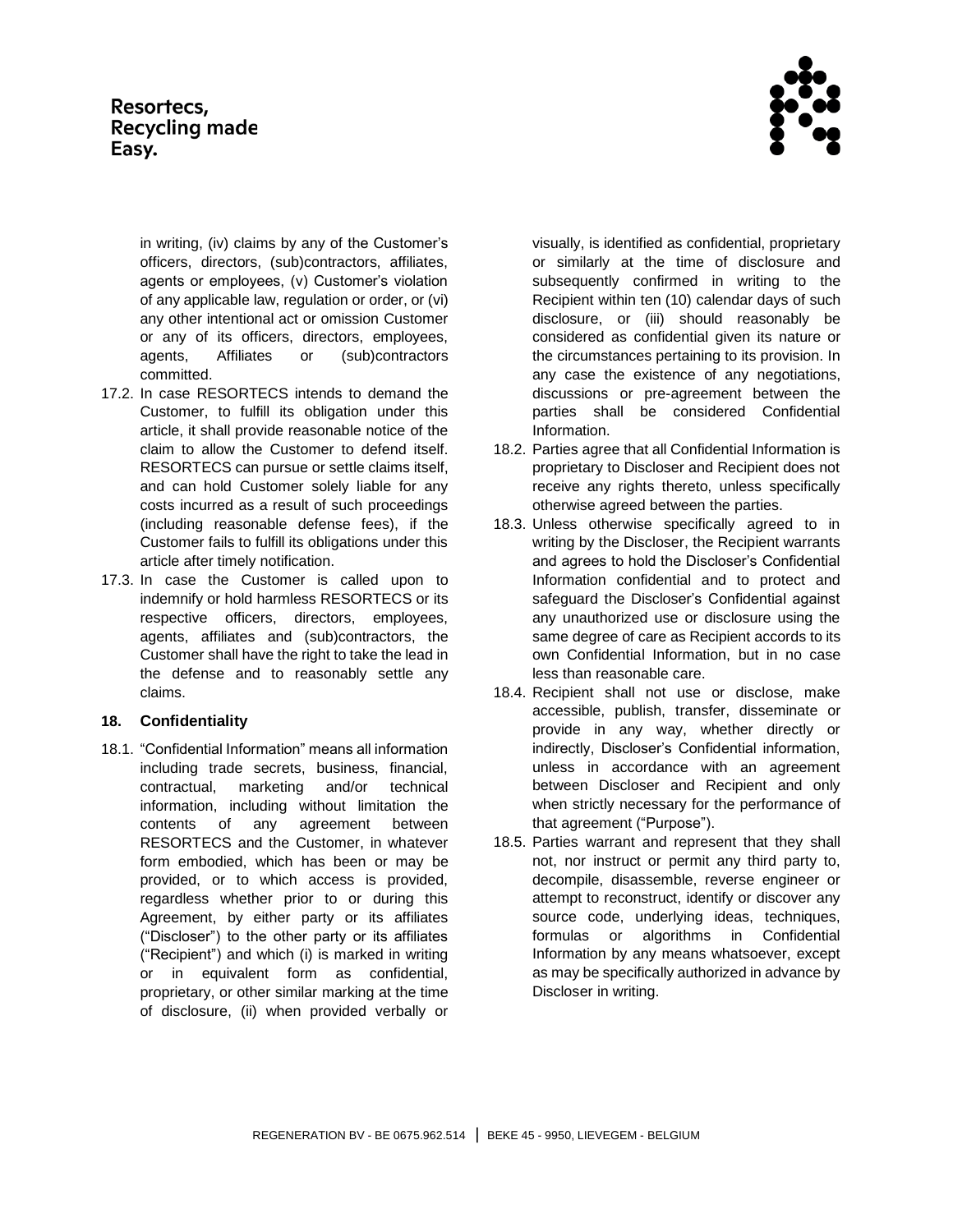

- 18.6. Recipient shall only provide the Confidential Information of Discloser to those Affiliates, officers, directors, agents, employees, subcontractors or advisors on a strict need-toknow basis in as far as is necessary for the Purpose.
- 18.7. Each party warrants and represents that any Affiliates, officers, directors, agents, employees, subcontractors, advisors or any other parties to whom the other party's Confidential Information is disclosed are bound by confidentiality obligations that are at least a strict as the confidentiality obligations imposed by these General Conditions of Sale. Each party accepts that they shall be liable for any failure of said Affiliates, officers, directors, agents, employees, subcontractors, advisors or other parties to observe those obligations.
- 18.8. Recipient shall not reproduce or copy any of Discloser's Confidential Information except to the extent necessary for the Purpose.
- 18.9. Recipient shall promptly notify and assist the Discloser in case of a security breach, or breach of these General Conditions of sale or an agreement between Discloser and Recipient which has resulted in the unauthorized disclosure of any kind of Discloser's Confidential Information.
- <span id="page-9-0"></span>18.10. The confidentiality obligation as stipulated in this article shall not apply insofar as the Recipient can demonstrate that the information provided by the Discloser: (i) is generally available to the public or has become generally available to the public, through no illegitimate act, default or negligence of Recipient or any of its Affiliates, officers, directors, agents, employees, subcontractors or advisors; or (ii) was rightfully in the possession of or known to Recipient prior to the receipt of such information from Discloser; or (iii) is independently developed by Recipient without use or knowledge of Discloser's Confidential

Information; or (iv) was rightfully provided to Recipient in good faith and free from any confidentiality obligation by a third party who was not bound by any non-disclosure duty towards the Discloser at the time of its provision of the information to Recipient; or (v) explicit consent by Discloser for Recipient to disclose the Confidential Information.

- <span id="page-9-1"></span>18.11. Any disclosure of Confidential Information shall not be considered in violation of these General Conditions of Sale insofar as the use or disclosure thereof is required by law, a valid & competent court or administrative order, provided that, insofar as is legally allowed, the Recipient notifies the Discloser without undue delay of said obligation to disclose the Confidential Information in order to permit Discloser to seek measures to preserve the confidentiality of the Confidential Information within a reasonable time. In any case the Recipient shall limit the disclosure of the Confidential Information to the minimum required by said law, court or administrative order.
- 18.12. Recipient shall return to Discloser or destroy any Confidential Information received from Discloser and destroy any copies thereof within ten (10) business days after (i) the termination of this Agreement; or (ii) the simple request of the Discloser. However the Recipient will comply with the Discloser's specific request to return instead of destroy Confidential Information, unless such request is unreasonable or exceedingly onerous. Notwithstanding, either party has the right to retain one copy of the Confidential Information for archival purposes.
- 18.13. Within five (5) business days after the destruction of the Confidential Information and the copies thereof and at the simple request of the Discloser, the Recipient shall provide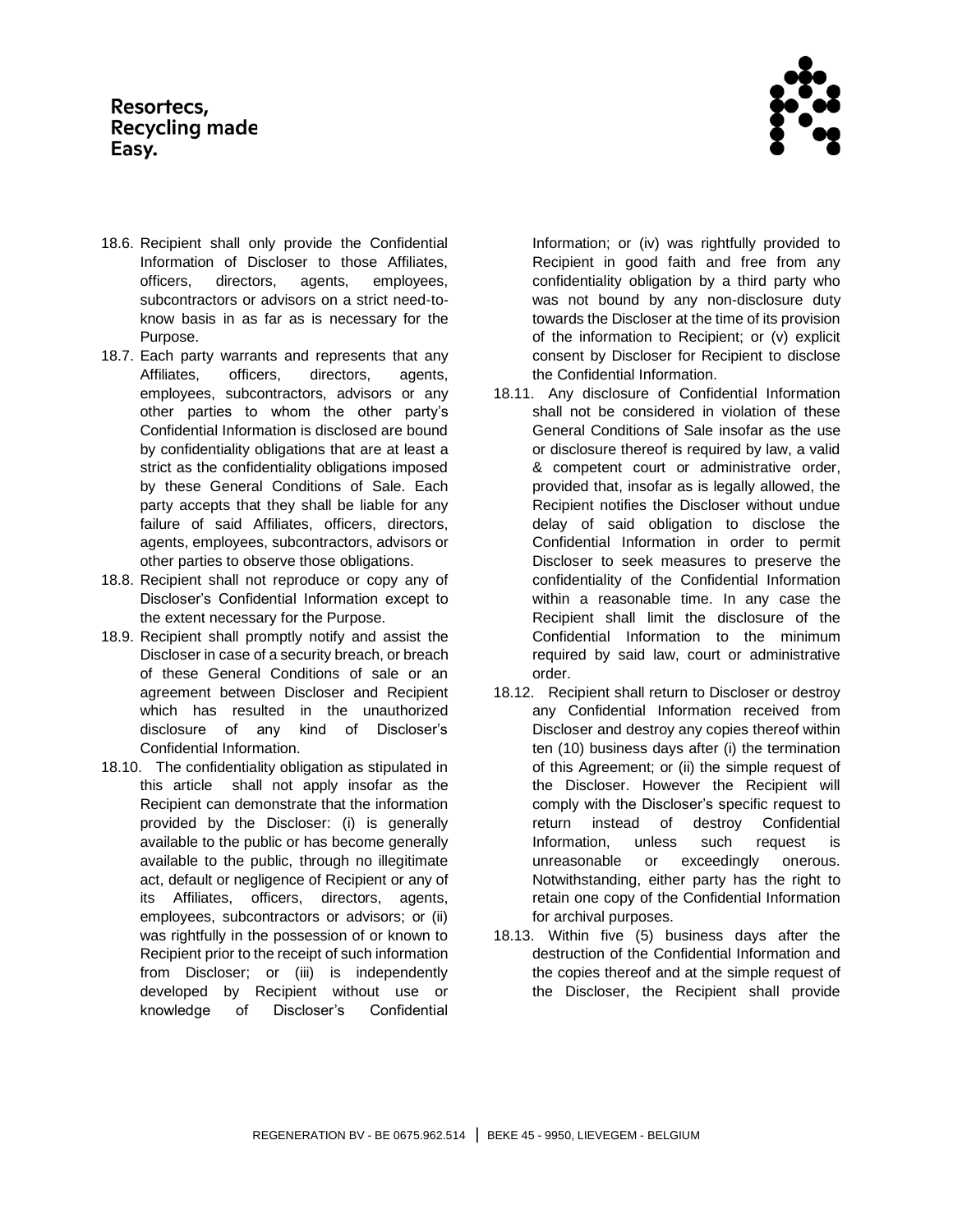

Discloser with a certificate of proper destruction.

- 18.14. Each party acknowledges that any disclosure, use or misappropriation of Confidential Information in violation of these General Conditions of Sale would cause the Discloser irreparable harm for which there may be no adequate remedy at law. Accordingly, each party agrees that the other party shall be entitled to apply to any court of competent jurisdiction for injunctive relief and other forms of equitable relief, without prejudice to any remedies available to it at law or in equity.
- 18.15. This article shall survive the termination of this Agreement for a duration of five (5) years. Notwithstanding, after this period the provisions set out in this article 5 shall remain in force regarding any trade secrets disclosed to the Recipient by the Discloser for as long as said trade secrets retain their secret character. For the sake of clarity, any violation of this article by Recipient shall not take away the secret character of any trade secrets disclosed to the Recipient by Discloser, unless such disclosure were to fall under any of the exceptions set out in articles [18.10](#page-9-0) and [18.11](#page-9-1) of these General Conditions of Sale.

### **19. Processing of personal data**

19.1. RESORTECS' processing of personal data is subject to the provisions of a separate Privacy Policy, which can be consulted on the RESORTECS website.

### **20. Miscellaneous provisions**

- 20.1. These General Conditions of Sale and the rights and obligations that arise therefrom can be transferred to third parties by RESORTECS, whereafter RESORTECS is released from further compliance with its obligations.
- 20.2. If one or more clauses from these General Conditions of Sale are declared fully or partially

void or non-binding through judicial intervention, such will not have any impact on the validity of the other clauses or the validity of the entire General Conditions of Sale. If RESORTECS wishes to amend or replace the relevant clause(s), the amended or new clause must align as much as possible with the clause(s) that were declared void or nonbinding.

- 20.3. These General Conditions of Sale comprise the entire and full agreement between RESORTECS and the Customer and replace all other and previous oral agreements and/or written agreements that allegedly existed between them with respect to the same subject, with the exception of existing, specific written agreements between the Customer and RESORTECS.
- 20.4. RESORTECS' failure to claim strict compliance with the provisions of these General Conditions of Sale will not be considered to be any waiver or rejection thereof.
- 20.5. The Customer will perform purchases in its own name and for its own account and it will implement these General Conditions of Sale as an independent trader towards RESORTECS. These General Conditions of Sale do not create an association, partnership or joint venture between RESORTECS and the Customer.

### **21. Applicable law & Competence**

- 21.1. These General Conditions of Sale and the commercial transactions following therefrom are subject to Belgian law to the express exclusion of its Conflict of Laws rules and the Vienna Sales Convention.
- 21.2. The parties undertake to resolve all disputes, including those with respect to the validity, the interpretation or the implementation of these General Conditions of Sale or arising from commercial transactions, however named, in an amicable manner by means of mutual